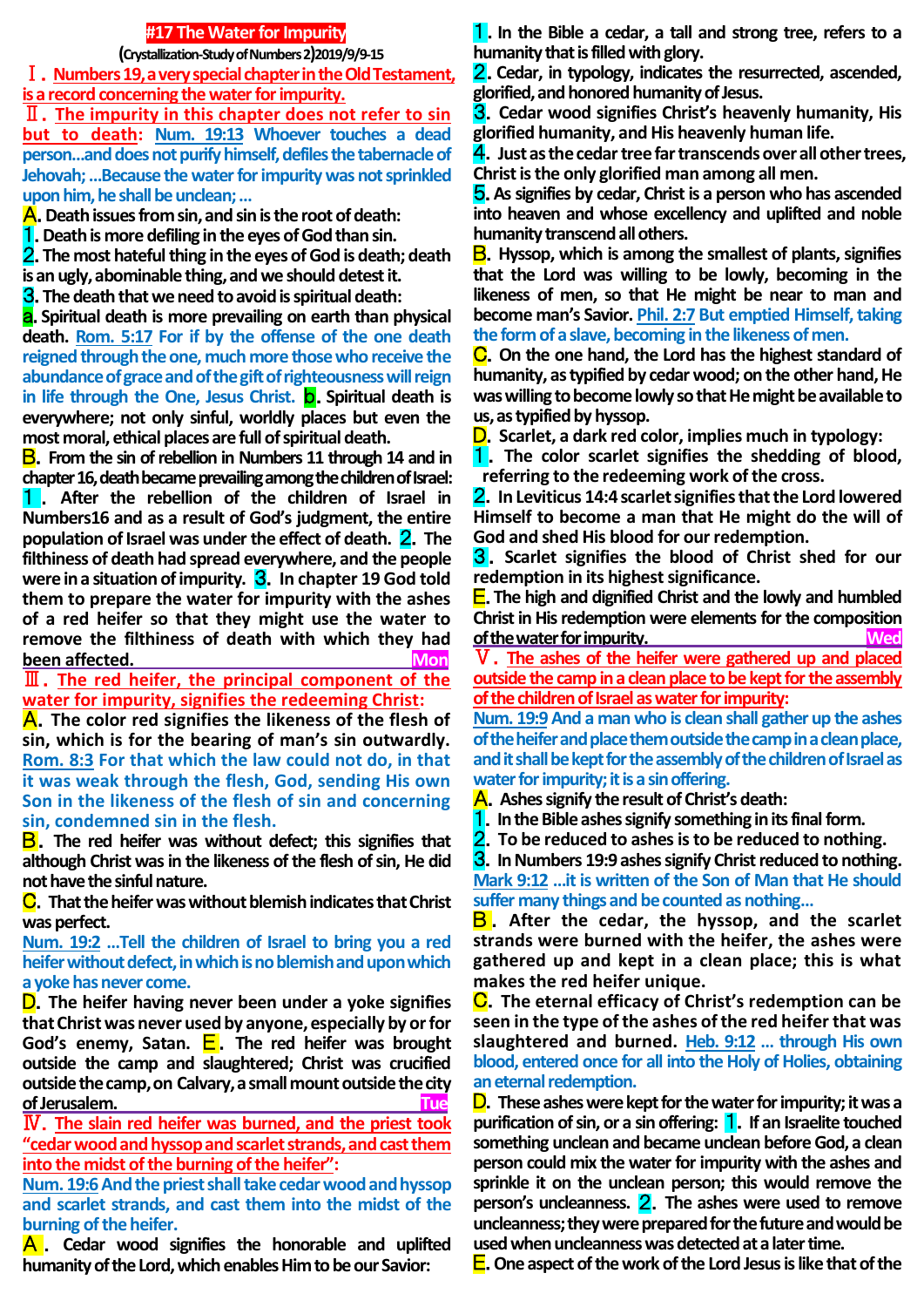**ashes of the red heifer:**

1.**The ashes of the red heifer signify the eternal and unchanging efficacy of the Lord's redemption: <b>a.** The **ashes of the red heifer signify the Lord's redemption, which He has accomplished for us. Rom. 3:24 Being justified freely by His grace through the redemption which is in Christ Jesus. Eph. 1:7 In whom we have redemption through His blood, the forgiveness of offenses, according to the riches of His grace. b**. His **redemption is forever unchanging and incorruptible.** 2.**Whenever an Israelite touched something unclean, he needed only to have the ashes of the red heifer mixed with the water for impurity and to have it sprinkled on his body.** 3.**The Lord's redemption has accomplished everything; He made provision for all our future uncleanness and future sins:**a.**The ashes are specifically for the future.** b.**The ashes of the red heifer tell us that the past work of the cross is**  applicable for our use today. **C**. The red heifer has been **burned once for all, and its ashes are enough to cover our entire life.** d.**We thank the Lord that His redemption is sufficient for our whole life. Thu Thu** 

Ⅵ.**Numbers 19:17 speaks of the burning of the red heifer and the running water that was added to the ashes in a vessel:** 

A.**The running (literally, living) water in Numbers 19:17 signifies the Holy Spirit in the resurrection of Christ.**

John 7:38-39 He who believes into Me, as the Scripture said. **out of his innermost being shall flow rivers of living water. But this He said concerning the Spirit…**

B.**In the water for impurity, there is the efficacy of Christ's redemption with the washing power of the Spirit of His resurrection.**

Ⅶ.**Because death was prevailing among the children of Israel, there was the need for the water of impurity, and whenever we are defiled by death, we need Christ as the reality of the red heifer for the water for impurity:**

A.**In Numbers 19 the water for impurity cleansed away and annulled the effect of death that came from the great rebellion in chapter 16.**

B.**The water for impurity, to which the ashes were added, typifies the efficacy of Christ's redemption, which continually cleanses us by the living water of life in order to restore our fellowship with God. 1 John 1:7 But if we walk in the light as He is in the light, we have fellowship with one another, and the blood of Jesus His Son cleanses us from every sin.** C.**Only the working of Christ's redemption, through His** 

**dignified and humbled humanity, with His death and the Spirit of His resurrection, could heal and cleanse the situation from the uncleanness of death.** Fristending the state of the state of the state of the state of the state of the state of the state of the state of the state of the state of the state of the state of the state of the stat **Explanation of terms**:**The water for impurity**



**The red heifer**: ⑴**The color red signifies the likeness of the flesh of sin** ⑵**Without defect**⑶**Without blemish**  ⑷**The heifer having never been under a yoke signifies that Christ was never used by this world, Satan, and sin.** 

**Cedar wood**:**Signifies Christ's dignified humanity. Hyssop**:**Signifies Christ's humbled humanity.**

**Scarlet**:**Signifies the highest significance ofredemption. Ashes of the red heifer**: **Signifiesthe eternal and unchanging efficacy of the Lord's redemption.**

**Crucial Point**⑴**:Keeping yourself from gossiping and any rebellion to the deputy authority and do not touch the spiritual death**

**OL1: The most hateful thing in the eyes of God is death; death is an ugly, abominable thing, and we should detest it. The death that we need to avoid is spiritual death. OL2: From the sin of rebellion in Numbers 11 through 14 and in chapter 16, death became prevailing among the children of Israel. OL3: In chapter 19 God told them to prepare the water for impurity with the ashes of a red heifer so that they might use the water to remove the filthiness of death with which they had been affected.**

**In Numbers 19 a heifer is burned with other items, and the ashes are used to make a water for impurity. By reading the whole chapter we can understand that the impurity, the uncleanness, refers mainly to the filthiness of death. This water is a provision to get rid of the effect and impurity of death.** 

**Immediately after the rebellion in chapter 16, death was everywhere. In one day 14,700 people died, and their carcasses lay everywhere. In many of the tents in the camp, there were dead bodies. A man became contaminated by touching a dead body, by being present when a person died, or by entering the tent where a dead body had been. The entire population of two million Israelites was under the effect of death. They were all in a situation of impurity. Thus, there was the need for the water for impurity to annul the effect and impurity of death.** 

**Death is an ugly, abominable thing. Therefore, we need to abstain from death….The death from which we should abstain is not mainly physical death but spiritual death…. Spiritual death is everywhere. Not only sinful, worldly places but even the most moral, ethical places are full of spiritual death.** 

### **Application to the young people and college students**

**You need to be watchful not only to the sinful things and worldly things and flee from them, but also need to be watchful not to touch the spiritual death. The spiritual death is more abominable than sin and it comes from gossips and the rebellion to the order etc.** 

**You need to keep yourself from the bad gossips about your classmates and teachers and try not to participate in them. The friends who gossip may think that you are strange because you are not joining them, but you should not have part in them because gossips spread death. Also because God loves the people in the world, we should speak the word of grace of the gospel, not the gossips that hurt people. If you speak gossip, you cannot preach the gospel.** 

 **Also, every order was determined by God. The resistance to the order or the environment that God arranged is the rebellion toward God. Apparently certain**  situation can not be considered as immoral, but its motive **is basically rebellion. In Genesis 3:3-5"But of the fruit of the tree which is in the middle of the garden, God has said, You shall not eat of it, nor shall you touch it, lest you die. And the serpent said to the woman, You shall not surely die! For God**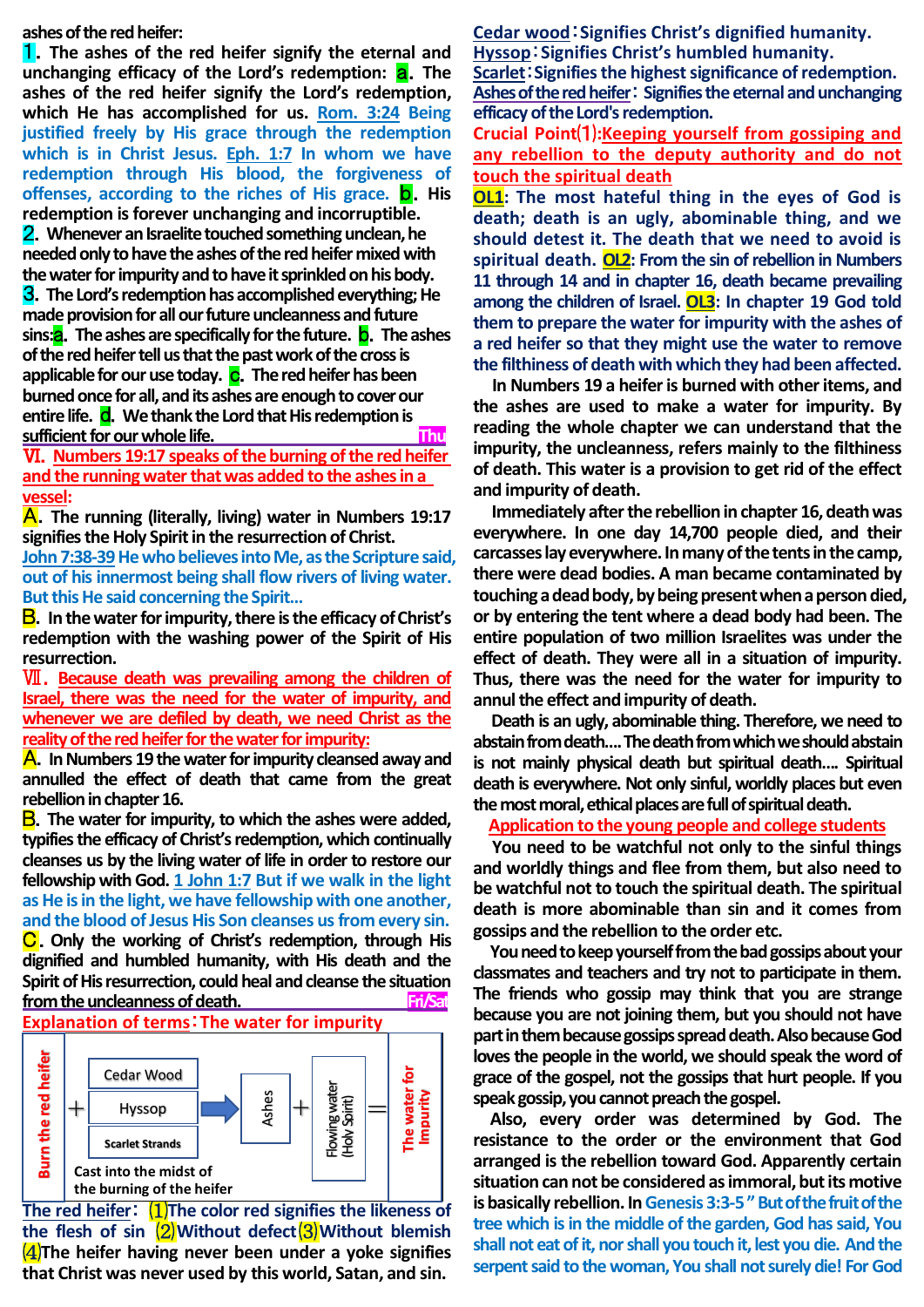**knows that in the day you eat of it your eyes will be opened, and you will become like God, knowing good and evil", Satan the Devil said these words to Eve and caused her to doubt God's word and led her and set her against God. These Satan's words apparently do not contain anything immoral. But these are full of rebellion toward God and full of death. As the result of receiving these words of Satan, Adam and Eve have fallen.** 

**For instance, Satan may propose you that you don't need to submit to your teacher by pointing out the teacher's shortcomings. At such time, please remember that every environment is arranged by God. And by calling on the name of the Lord, learn to be submissive to your teacher by the grace of God. Otherwise, you would touch death and put yourself under the judgement of God and you cannot be blessed by God. Please remember "God hates death more than He hates sin".**

**Prayer**:**"Oh Lord Jesus, give me the spiritual discernment to distinguish death. God hates death more than he hates sin. Gossiping and rebellion to the order cause me to touch death. Oh Lord Jesus, forgive the sin of rebellion inside of me. By relying on Lord's grace, help me that I would not act rebelliously. Amen."**

**Crucial Point**⑵**: The red heifer signifies the eternal efficacy of the Lord's redemption. The ashes are mixed with the Holy Spirit and apply to cleanse the defiledpeople OL1:Whenever an Israelite touched something unclean, he needed only to have the ashes of the red heifer mixed with the water for impurity and to have it sprinkled on his body.**

**OL2:The Lord's redemption has accomplished everything; He**  made provision for all our future uncleanness and future sins. **Heb. 9:12 And not through the blood of goats and calves but through His own blood, entered once for all into the Holy of Holies, obtaining an eternal redemption. 13 For if the blood of goats and bulls and the ashes of a heifer sprinkling those who are defiled sanctify to the purity of the flesh, 14 How much more will the blood of Christ, who through the eternal Spirit offered Himself without blemish to God, purify our conscience from dead works to serve the living God? v.12 FN "obtaining an eternal redemption"** : **Christ accomplished redemption on the cross, but it was not until He entered into the heavenly Holy of Holies through the redeeming blood, i.e., when He brought His redeeming blood to offer it before God, that He obtained the redemption that has an eternal effect.** 

**v.14 FN "through the eternalSpirit": On the cross Christ offered Himself to God in the human body, which was under the limitation of time. But He offered Himself through the eternal Spirit, who is of eternity and is not under the limitation of time.**  Hence, in the eyes of God, Christ as the Lamb of God was slain **from the foundation of the world. His offering of Himself was once for all, and the redemption consummated through His death is eternal, having an eternal effect. The span of His redemption fully covers the span of sin.**

**One aspect of the Lord's work is like that of the ashes of the red heifer. The efficacy of redemption is signified by the ashes. The sins of the whole world are in it, and the blood is also in it. Whenever a man becomes unclean or has touched some unclean things, he does not need to kill another red heifer and offer it to God. He only needs to take the ashes of**  **the red heifer that was offered once and mix them with water and sprinkle them on the body. In other words, there is no need for the Lord to do anything a second time. His redemption accomplished everything. He made provision for all of our future uncleanness and future sins.**

**What do the ashes signify? In the Bible, ashes signify something in its final form. Whether a bull or a lamb, its final form after being burned is ashes. Ashes are very stable; they do not corrupt into something else. We cannot corrupt or destroy ashes.** 

**The ashes of the red heifer signify the eternal and unchanging efficacy of the Lord's redemption. The redemption which our Lord accomplished for us is most stable. Do not think that rocks on mountains are stable. Even rocks can be burned into ashes. Ashes are more stable than rocks. The ashes of the red heifer signify the Lord's redemption which He has prepared for us. It is forever unchanging and incorruptible. We may apply it any time.** 

#### **Application to the new ones**

**Through the eternal Spirit, Christ has accomplished the eternal redemption, there is no need for Christ to be put on the cross again. The ashes of the red heifer signify the eternal and unchanging efficacy of the redemption of Christ. These ashes are sufficient for you to use during your whole life. Thank the Lord. If you touch the unclean things and became defiled before God, you need to be sprinkled with the water for impurity which was mixed with running water which signifies the Holy Spirit with the ashes which signify the eternal redemption. If the Holy Spirit which is compounded with the eternal efficacy of Lord's redemption is applied to you, your defilement is removed. Hallelujah! Praise the Lord.** 

**When you are defiled by touching the spiritual death, please repent and come back to the Lord and confess your sins by exercising your spirit. Then, because the life giving Spirit is the compound all-inclusive Spirit, it works as "the water for impurity" and can take away your defilement.** 

**For instance, you have competitiveness toward the brothers and sisters who care for you, and you have criticized them. Such a state is different from mere the state of a sin. By rebellion, you have touched the spiritual death and got defiled. Now you need to pray following, "Oh Lord Jesus, save me from saying excuses concerning my rebellion. To criticize my serving ones is the sing of rebellion and according to the Bible, this sing is clearly distinguished from other general sins. Because the sin of rebellion brings spiritual death and God hates death more than He hates sins. Lord, have mercy on me. The ashes which are the eternal redemption, are compounded now with the running water which is the Holy Spirit. Sprinkle this compound Spirit and cleanse me from the defilement of death."** 

### **CrucialPoint**⑶**:Being cleansed by the water for impurity under the support by the clean person**

**OL1: Because death was prevailing among the children of Israel, there was the need for the water for impurity, and whenever we are defiled by death, we need Christ as the reality of the red heifer that was for the water for impurity. OL2: In Numbers 19 the water for impurity cleansed away and annulled the effect of death that came from the great rebellion in chapter 16. OL3:The water for impurity, to which the ashes were added, typifies the efficacy of Christ's**